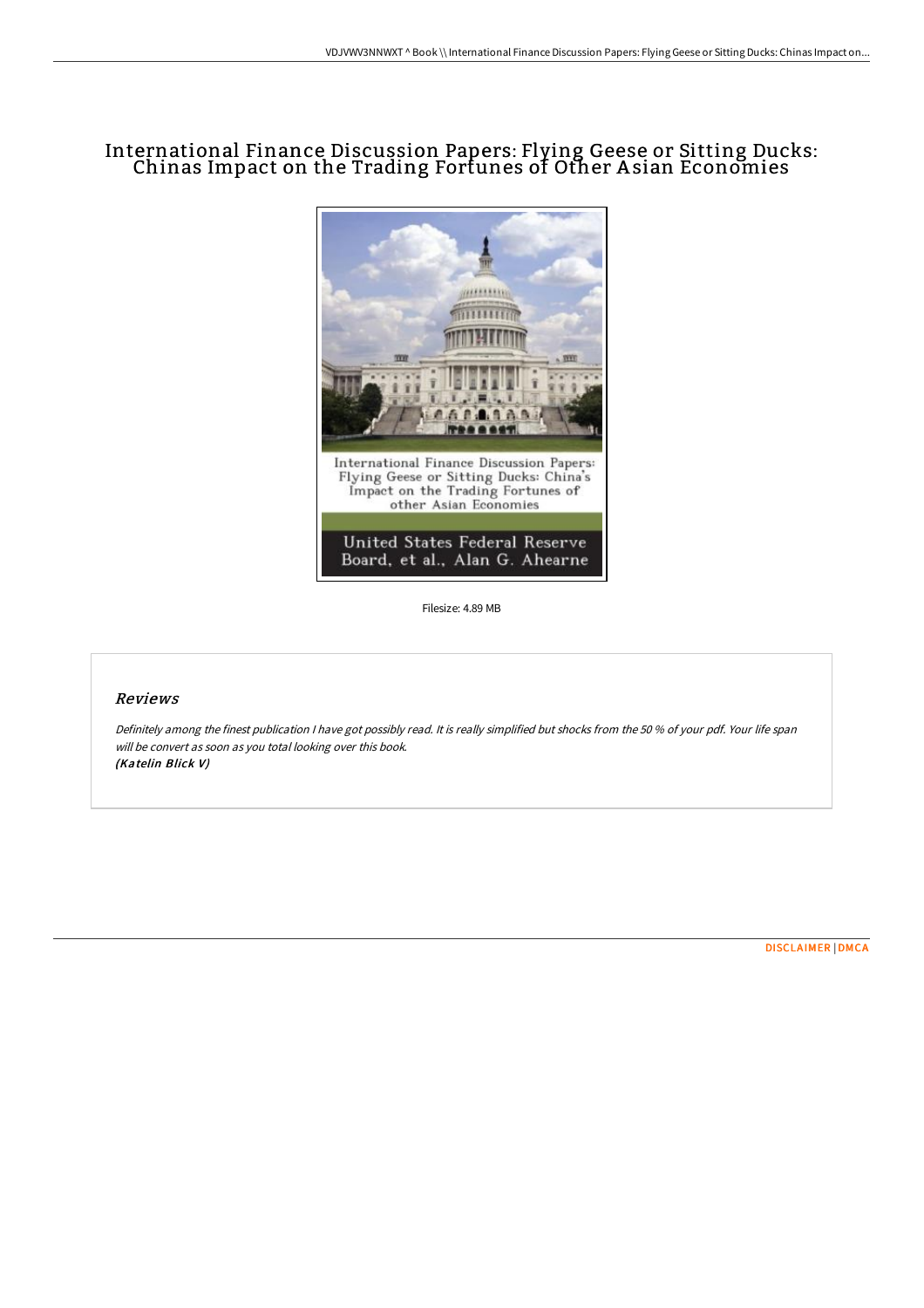## INTERNATIONAL FINANCE DISCUSSION PAPERS: FLYING GEESE OR SITTING DUCKS: CHINAS IMPACT ON THE TRADING FORTUNES OF OTHER ASIAN ECONOMIES



BiblioGov. Paperback. Book Condition: New. This item is printed on demand. Paperback. 32 pages. Dimensions: 9.7in. x 7.4in. x 0.1in.This paper updates our earlier work (Ahearne, Fernald, Loungani and Schindler, 2003) on whether China, with its huge pool of labor and an allegedly undervalued exchange rate, is hurting the export performance of other emerging market economies in Asia. We continue to find that while exchange rates matter for export performance, the income growth of trading partners matters far more. This suggests the potential for exports of all Asian economies to grow in harmony as long as global growth is strong. We also examine changes in export shares of Asian economies to the U. S. market and find evidence that dramatic changes in shares are taking place. Many of these changes are consistent with a flying geese pattern in which China moves into the product space vacated by the Asian NIEs or with greater integration of trade across Asia in the production of final goods. Nevertheless, Chinas dramatic gains in recent years do increase the pressure on Asian economies, particularly in ASEAN and South Asia, to seek areas of comparative advantage. This item ships from La Vergne,TN. Paperback.

**D** Read [International](http://albedo.media/international-finance-discussion-papers-flying-g.html) Finance Discussion Papers: Flying Geese or Sitting Ducks: Chinas Impact on the Trading Fortunes of Other Asian Economies Online

B Download PDF [International](http://albedo.media/international-finance-discussion-papers-flying-g.html) Finance Discussion Papers: Flying Geese or Sitting Ducks: Chinas Impact on the Trading Fortunes of Other Asian Economies